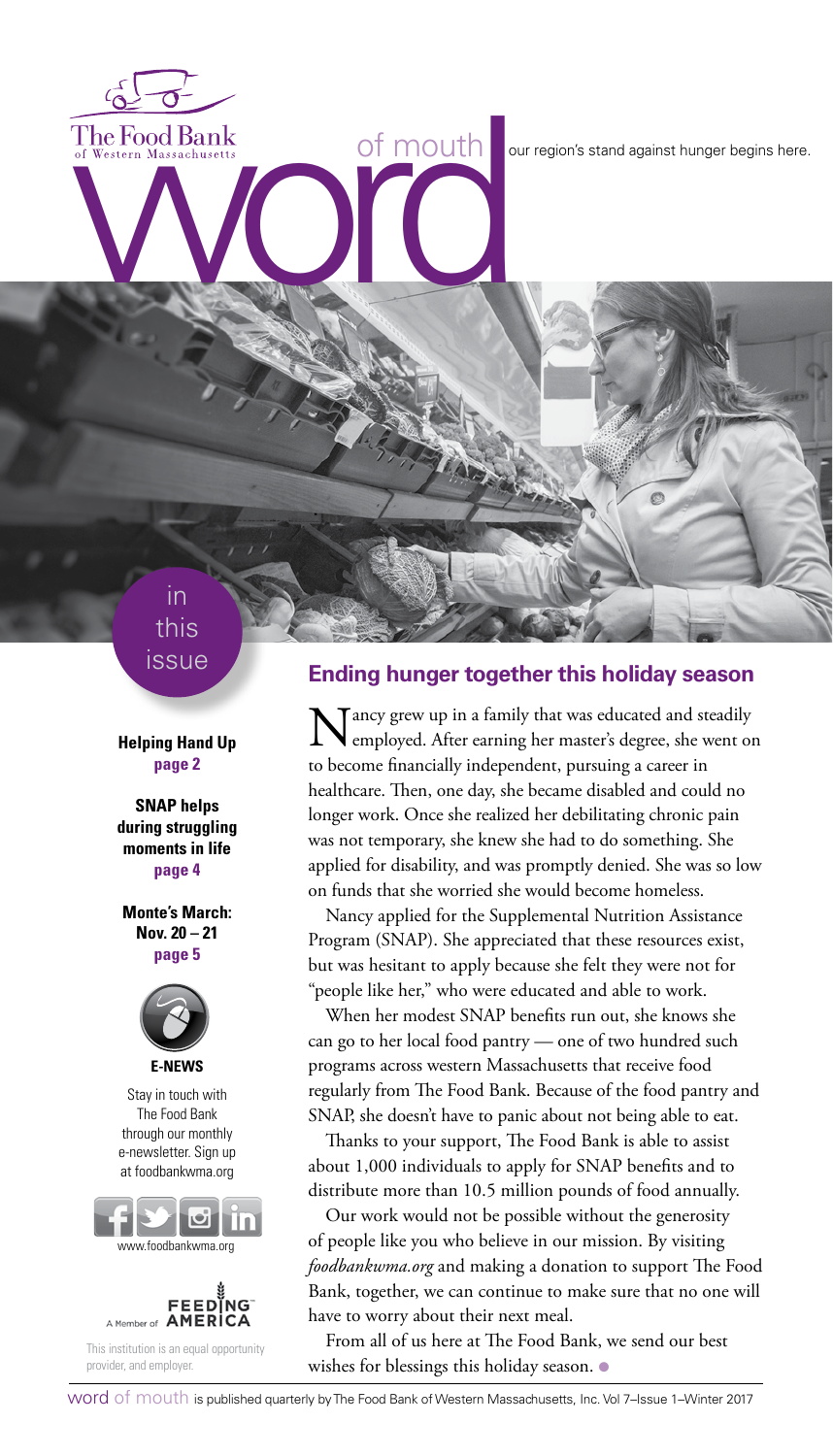

Andrew Morehouse Executive Director

Dear Friends,

We mean it when we say that food insecurity – not knowing where your next meal may come from – can affect anyone. A natural disaster could damage your home and harm loved ones, leaving you and your community out on the streets. We have certainly witnessed this recently in

*"...we are bracing for the imminent impact locally as many U.S. citizens from Puerto Rico are expected to move to our region at least temporarily to escape the destruction on this U.S. territory"*

the aftermath of a series of devastating hurricanes that have struck the United States: Harvey in Texas, Irma in Florida and, most recently, Maria in Puerto Rico. Food banks do their part to assist in disasters. Food banks in each of these states (and territory, in the case of Puerto Rico) are providing millions of pounds of food and water to fellow U.S. citizens. All 200 food banks across the country are members of a national association called Feeding America, which coordinates our national food bank response to such disasters.

For our part, The Food Bank of Western Massachusetts leads a regional network called the Pioneer Valley Community Organizations Assisting in Disaster (PVCOAD). We are directly linked to a chain of command structure from the Massachusetts Emergency Management Association (MEMA) to all municipal emergency management directors across Franklin, Hampshire and Hampden counties. Given the existing large Puerto Rican population in our region, especially in Springfield and Holyoke, we are bracing for the imminent impact locally as many U.S. citizens from Puerto Rico are expected to move to our region, at least temporarily, to escape the destruction on this U.S. territory.

We know, personally, this to be true because many of our fellow staff has endured considerable emotional distress and will continue to for the foreseeable future as their relatives and friends recover and, literally, rebuild their lives. Despite this fact, all of them have continued to work with the utmost professionalism and dedication to our mission.

We have their backs and those of all our fellow citizens who will come to our area hoping for a helping hand up, especially as we approach Thanksgiving. Everyone yearns to be able to sit around the table with loved ones and break bread together with a roof over their heads.  $\bullet$ 

The mission of The Food Bank of Western Massachusetts is to feed our neighbors in need and lead the community to end hunger.

Published by The Food Bank of Western Massachusetts, www.foodbankwma.org, info@foodbankwma.org, 413-247-9738

Executive Director, Andrew Morehouse • Word of Mouth Editor, Chris Wojcik • Contributing Writer, Lillian Baulding

The Food Bank is committed to promoting cultural diversity through its board, staff, volunteers, and member agencies. This Institution is an equal opportunity provider. To file a complaint of discrimination write USDA, Director, Office of Civil Rights, Washington, DC 20250-9410.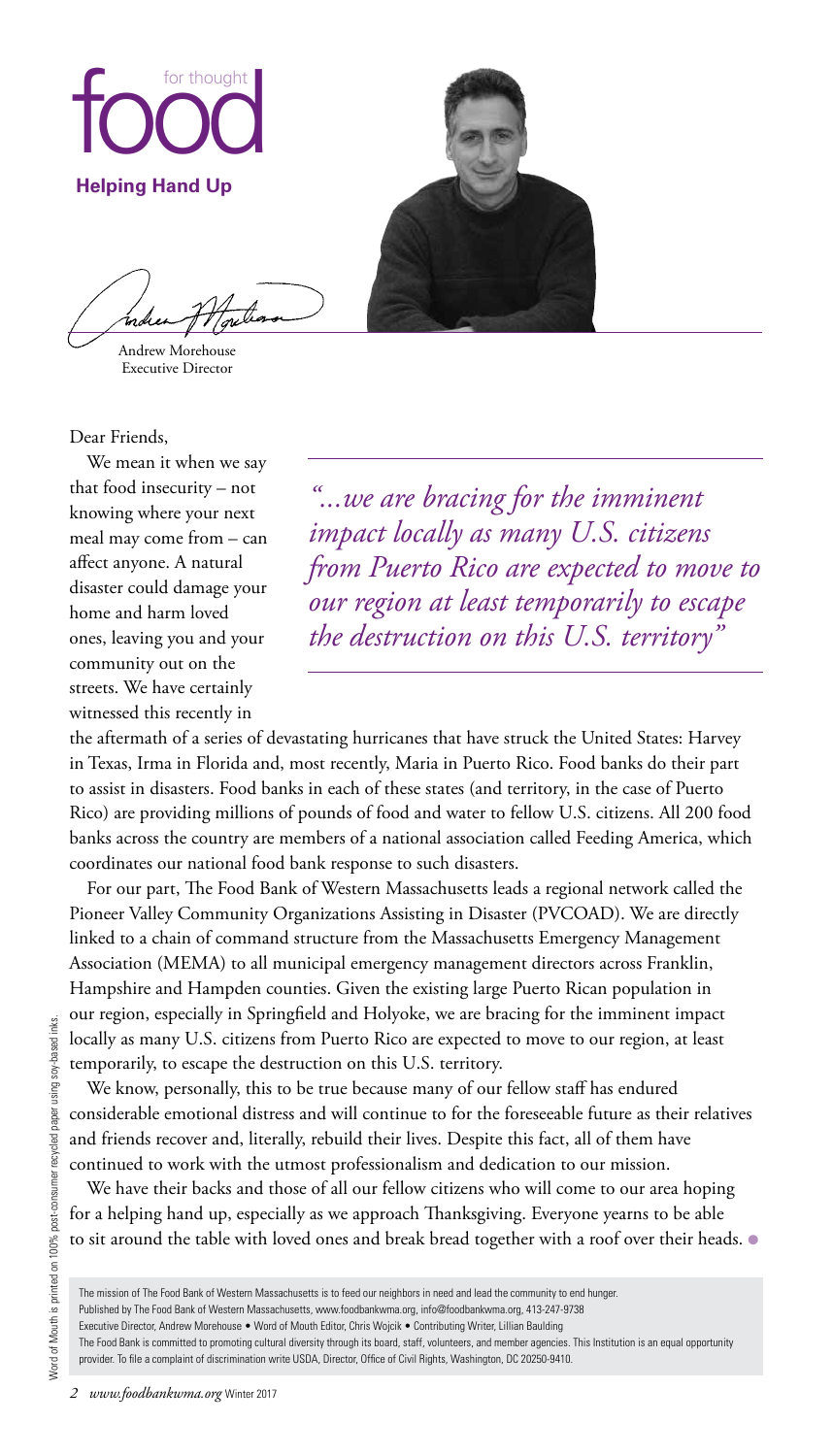# **Mobile Food Bank expansion serves more local families**

Through the support of<br>Our Family Foundation by Stop & Shop, The Food Bank's Mobile Food Bank has continued to expand, reaching more families across the region. Five new mobile locations have launched between April and September of this year in Adams, North Adams, Chicopee, Easthampton and Westfield. Overall, the Mobile Food Bank has provided healthy food to approximately 25,000 people in the twelve month



*Congressman Richard Neal hands out heads of fresh lettuce at the new Mobile Food Bank site in Easthampton.*

period from October 2016 to September 2017.

A Food Bank supporter, Sara Crawley, volunteered at a distribution at the new Easthampton location at Mill Park, and was impressed with the fresh local vegetables being given out. "We are very lucky to live in a region with great local agriculture," she explains. "It is wonderful that The Food Bank is able to distribute food from local farms to families in need."

Another supporter, Linda Pickreign, volunteered to help at the new distribution location in Westfield. "It makes me feel wonderful to play a roll in helping so many folks in need," Linda said. "It's all work that brings a whole community together in good ways. What a wonderful way to spend a few hours out of my day."

For more information about how you can get involved, call The Food Bank at 413-247-9738. Additional funding for the program is provided by C&S Wholesale Grocers, the Red Nose Day Fund and The Charles H. Farnsworth Charitable Trust. ●

#### **Honoring the committment of Marjorie Magner**

Earlier this summer, The Food Bank was saddened to hear about the loss of our dedicated supporter, Marjorie Magner. She passed away in August at Linda Manor Assisted Living in Leeds at the age of 96.

Marjorie came to Northampton from Nebraska in 1943, where she began teaching hearing impaired children at the Clarke School for the Deaf. She earned her master's degree in Education from Smith College, and was a Fulbright Scholar from 1954 to 1955 in England, where she pursued her interest in speech,



*Marjorie Magner*

audiology and teaching deaf children. She went on to receive many honors throughout her career, including Who's Who of American Women and the A.G. Bell Association Honors Award.

Marjorie was committed to supporting her community and raising the quality of life for all those lives she touched. So, it comes as no surprise that upon her passing, she bequested \$119,000 to The Food Bank to support our mission to feed our neighbors in need. With her gift, we can continue to strengthen our community and ensure that everyone has access to healthy food.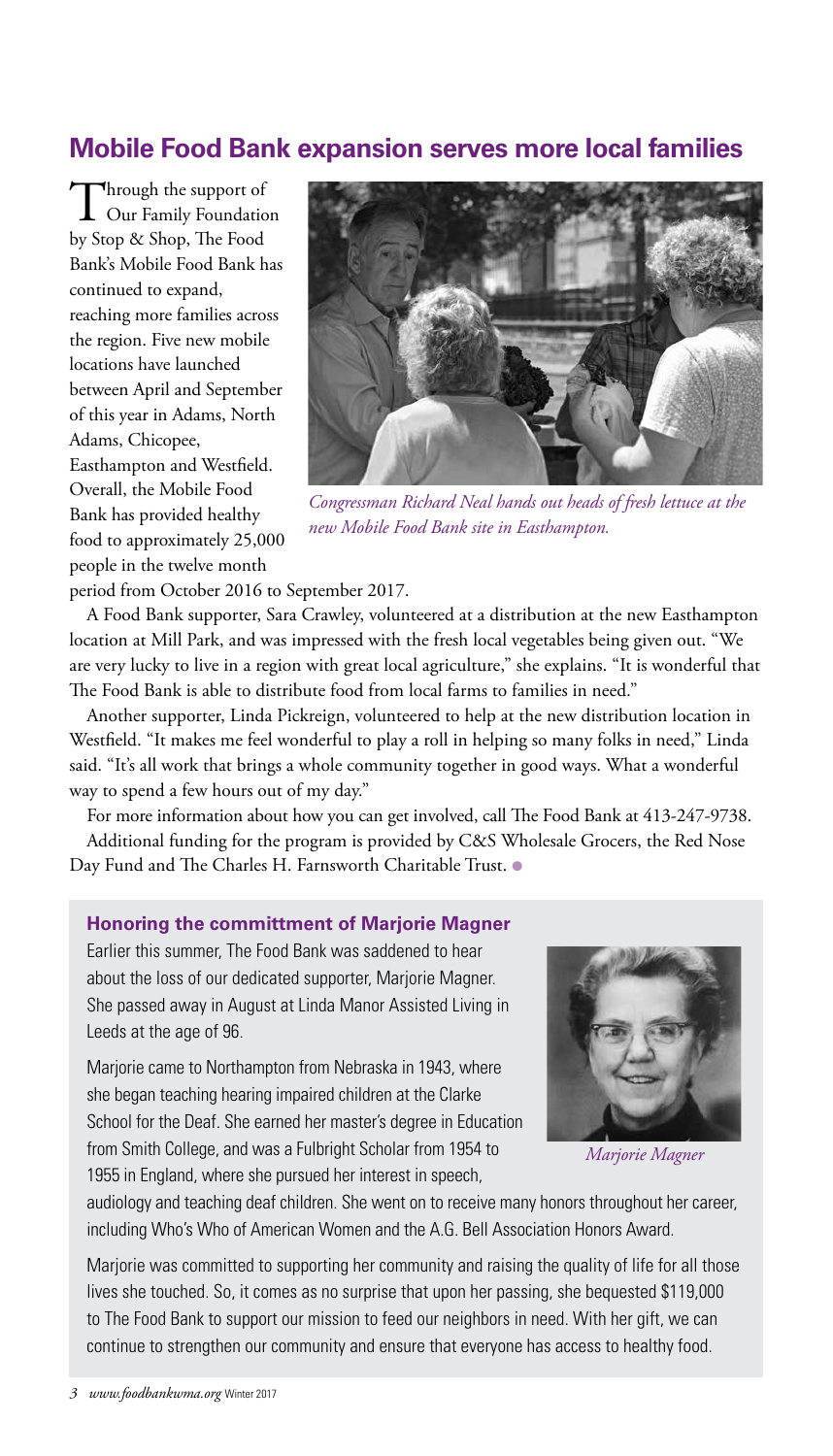# **SNAP helps during struggling moments in life**

Shannon Yaremchak has a message for lawmakers<br>Considering budget cuts to federal safety net programs like SNAP: "…it's important to keep in mind the people that are impacted. Even though food pantries can provide emergency food assistance, that [won't] sustain a family."

Shannon is a mother of four children, and was a teacher with eight years of professional experience. However, an unexpected financial setback began a series of troubling events that would radically alter their lives. Not long after her youngest son was born in 2005, her husband lost his job and was forced to return to their previous home in Kentucky to search for work. Shannon soon found herself to be a single mother not receiving financial support from her now estranged husband.



*The Yaremchak family*

"I had nobody to watch the baby… I couldn't work," she explains. "Eventually, the landlord had to take us to court for nonpayment of rent."

By 2007, the Commonwealth placed Shannon and her children in a single motel room with two beds to escape homelessness. She was unemployed, she had no car, and was a long way from the nearest supermarket. To avoid hunger, she fed her family processed food purchased from the nearby gas station.

"If you can microwave it, that's what we ate. We developed some really unhealthy eating habits," she recalls.

Shannon applied for SNAP benefits through the Massachusetts Department of Transitional Assistance (DTA). Initially, she was denied since her husband had found work. But when it became apparent that he wasn't helping financially, DTA approved her for assistance.

Daily living in the small motel was extremely difficult. Although Shannon could buy groceries with her SNAP benefits, there was little space in their mini fridge to store them. Also, the monthly benefits weren't always enough. When they ran out, she relied on Lorraine's Soup Kitchen and Pantry in Chicopee — a member agency of The Food Bank — to feed her family. She also received support from other parents at the motel.

They eventually moved to a private three-bedroom shelter apartment in Springfield to gain more living space. But with that move came a number of other problems for the family. The neighborhood crime rate was very high, her older kids were making a long commute to school in Agawam, and she was still in need of a job.

Shannon's saving grace came when she connected with the Corporation for Public Management's Secure Jobs, a program that helps people in supportive housing to find work. The organization hired her as a teacher in their Young Parents Program. She soon received a rent voucher and secured an apartment.

"I'm proud to say that I don't have [the voucher] anymore. I no longer need it."

Shannon is currently working on a master's degree in nonprofit management and philanthropy. Her goal is to start an organization to support families experiencing the same food insecurity and homelessness that she faced.

Budget cuts to emergency assistance programs, such as SNAP, would eliminate opportunities for Shannon and others facing difficult times to stabilize their families, get back on their feet and become productive and successful contributors to the community.

"This is a moment in our lives," explains Shannon. "Being homeless doesn't define who we are." ●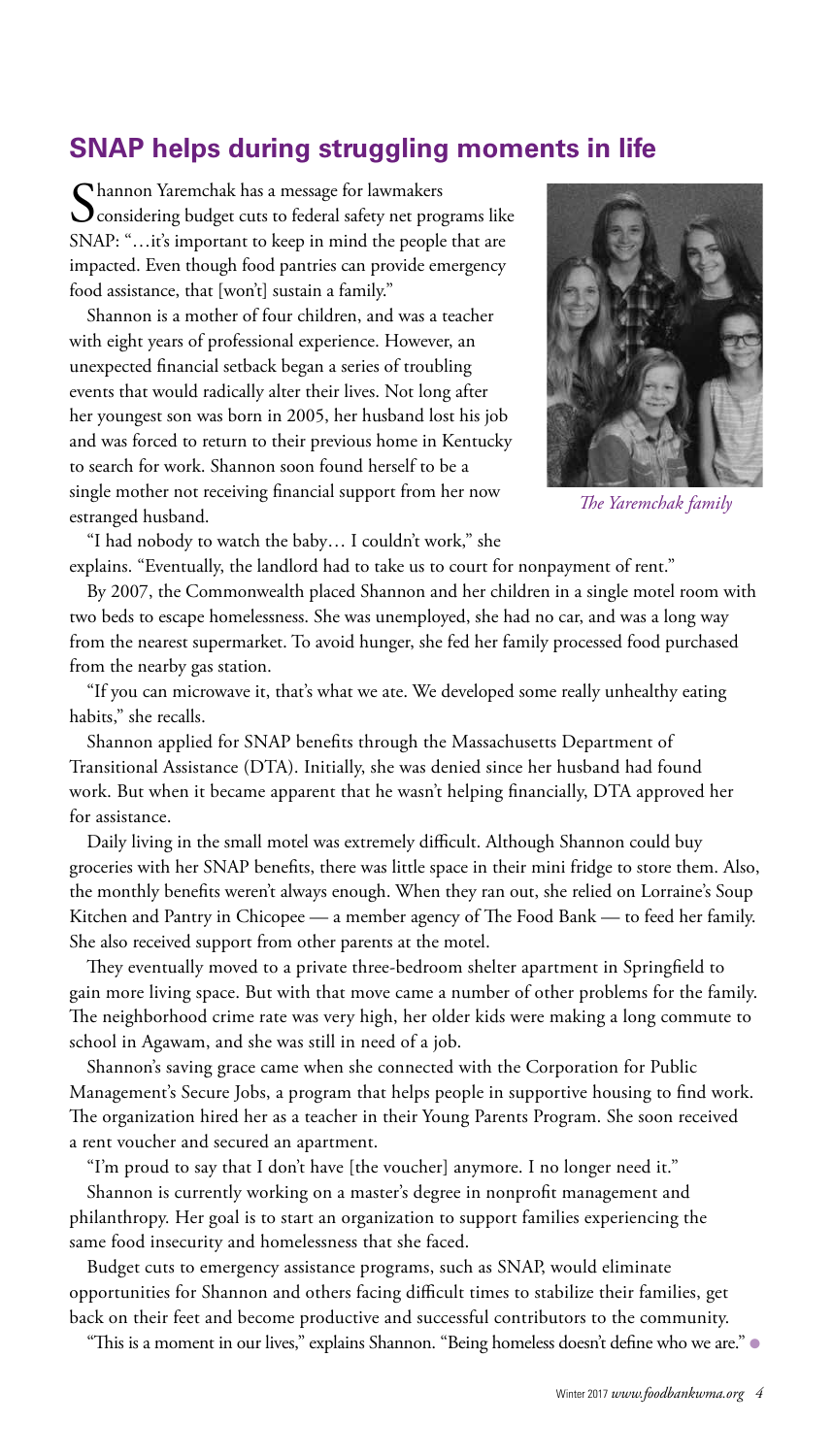# **New ways to support Monte's March**

Tark your calendar for November 20 & 21, as WRSI – The River's Monte Belmonte will once again lead his annual march against hunger through the Pioneer Valley, during his Monte's March event. Joined by Congressman Jim McGovern, Food Bank Executive Director Andrew Morehouse, and a number of supporters, Monte will push a shopping cart 43 miles from Springfield to Greenfield to raise awareness and funds for our mission. Listeners can make monetary donations, with all proceeds benefitting The Food Bank of Western Massachusetts. Last year, the event raised more than \$211,000.

#### **Here's how you can support Monte's March:**

**1. Call & Donate:** Make your donation on the days of the event by calling 1-888-323-HOPE. Volunteers will be standing by to accept your donation over the phone.



*Monte BelMonte addresses his large group of marcher during last year's Monte's March.*

- **2. Donte Online Today:** You can make your secure online donation to Monte's March today by visiting *MontesMarch.com*. All donations will be counted towards the grand total at the end of The March.
- **3. Become a Monte's Marcher:** You can march with Monte by individually raising at least \$1,000 for the event. Join Monte, Congressman McGovern, and the rest of his crew for any portion of Monday and/or Tuesday's march. (Fundraisers must be at least 18 years old)
- **4. Become a Virtual Marcher:** *New this year!* If you're unable to march with Monte, but would still like to help raise funds, you can become a Virtual Marcher by creating your own fundraising page. There is no fundraising minimum.

For all the information about this year march, and to learn how to get your fundraising started, visit *MontesMarch.com*. ●

#### **Thank you for raising more than \$130,000 at Will Bike 4 Food**

On Sept. 24, we held our 7th annual Will Bike 4 Food charity cycling event, presented by Stop & Shop. More than 325 cyclists of all ages and experience levels braved the unseasonable 90 degree heat to participate in the event and raised more than \$130,000 to benefit The Food Bank.

"Food insecurity is a big



issue in the western part of Massachusetts, and I think The Food Bank does a great job making sure that everyone is helped who is having some hard times," said 50-mile rider Robert Leavitt. "So I'm glad to do this and glad to collect donations, and it's been a great cause."

Since Will Bike 4 Food began in 2011, cyclists and supporters have raised more than \$544,000, providing the equivalent of more than 1.6 million meals to our neighbors in need.